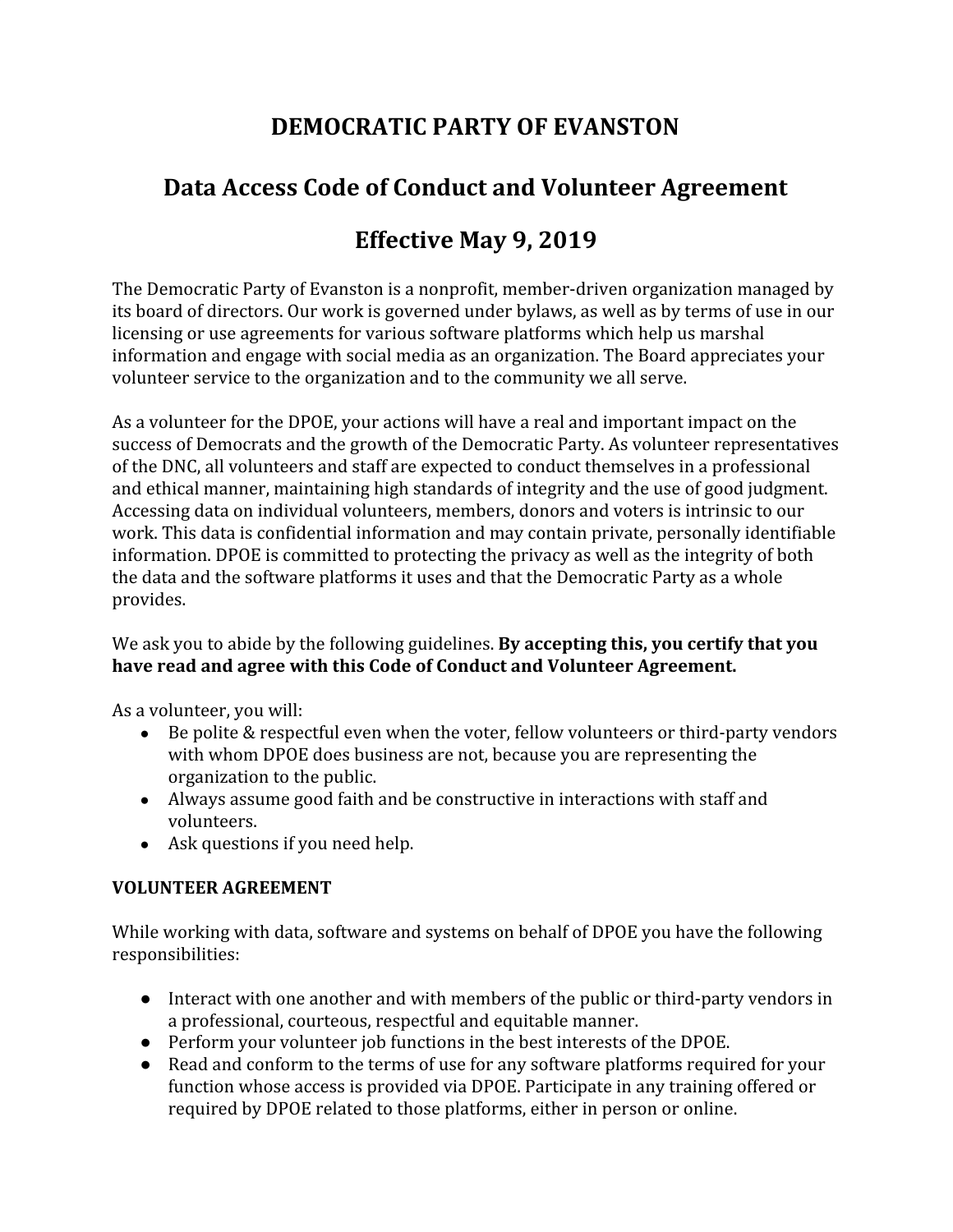- Maintain and respect the confidentiality of all information about volunteers, voters, donors and members of the DPOE that you obtain in the course of your participation in DPOE activities and act in compliance with the DPOE Privacy Policy (available online and at the DPOE office). Do not disclose confidential information to anyone without permission of a DPOE Board member or standing committee chair. Even when you are no longer a volunteer with the DPOE, any confidential information you have accessed must continue to be kept confidential.
- When work is performed away from the DPOE office, store all paper copies containing protected data (names with email addresses or with mailing addresses or phone numbers, names with contribution amounts, credit card information) in a closed folder or envelope until it can be returned to the DPOE office or to the committee chair who provided the papers to you and assigned the task.
- When working on your own personal computing device on a DPOE task requiring access to a software platform covered under this Code of Conduct or requiring inputting or working with protected data from paper copies:
	- o The device must be password protected using a strong password (at least eight characters and a combination of upper- and lower-case letters, numbers and symbols), and the password must be changed at least every 90 days.
	- o The display screen must be shut off when you are not directly working on the task.
	- o Other members of your household must not have access to the files you are working on.
	- o No access to either software platforms or data files, such as spreadsheets stored in the cloud that you create, may be made through a public WIFI internet connection (as in a café, library, airport or other similar location).

Paper copies containing protected data must be shredded as soon as possible after the data has been transferred to an electronic and more privacy-controlled format. After such data transfer and until the paper copies can be shredded, they will be kept in the DPOE office in a file drawer or closed box appropriately labelled as material for shredding. These papers may be removed from the office for collective shredding at another location such as at a publicly offered, secured document shredding event.

If you suspect or learn that unauthorized access or disclosure of data or your credentials necessary to access data may have occurred, you must notify a Board member of the DPOE or the committee chair who assigned the task immediately, but in no case more than 24 hours after learning of an unauthorized access, disclosure of data or data breech. Notify a Board member of the DPOE or the committee chair who assigned the task regarding any concern you have about data privacy or integrity which may arise in your volunteer work.

Your authorization to serve as a volunteer may be terminated at the discretion of a staff member or Board member of the DPOE at any time if it is determined to be in the best interests of the DPOE. Any breach of these requirements will result in your termination as a